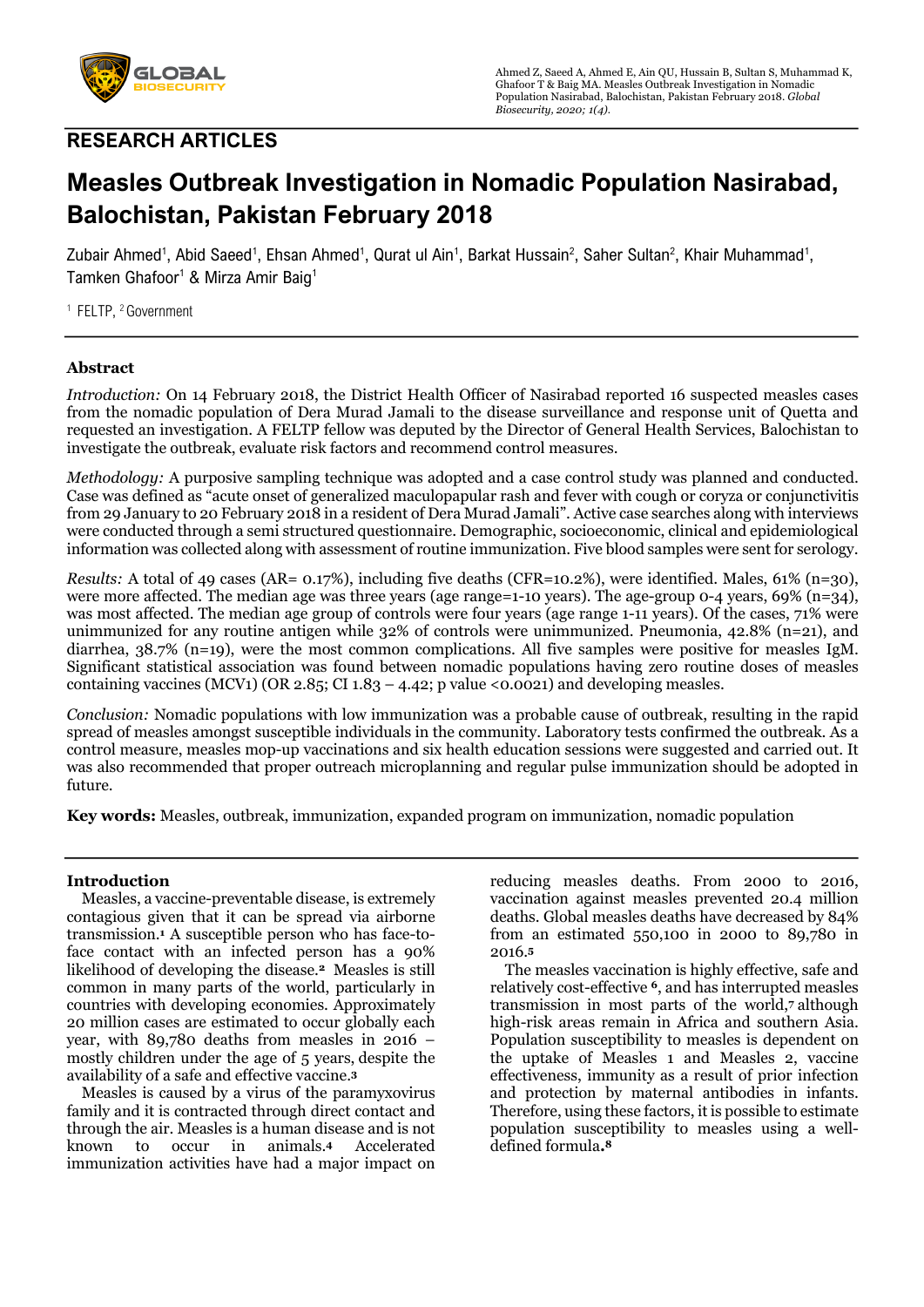

 The Eastern Mediterranean Region has made substantial progress towards achieving measles elimination and reducing the burden of Measles disease. By 2008, measles deaths had decreased to 7000 deaths from 96,000 in 2000 - a reduction of 93%. The number of confirmed measles cases decreased from about 88,000 in 1998 to 11,295 in 2011**9**. The World Health Organization (WHO)- UNICEF Global Immunization Vision and Strategy (GIVS) achieved a reduction in measles deaths by 90% in 2010 compared to the year 2000 **9; 10**. During the period 1998–2010, reported measles cases in the Region decreased by 77%, from 89,478 cases in 1998 to 10,072 in 2010. However, during 2011–2013, regional progress slowed and the number of reported measles cases increased more than 2-fold to reach 20,884 cases in 2013, with the occurrence of large outbreaks in several countries. Around 90% of the reported measles cases during the period 2011–2013 were from 5 countries: Afghanistan, Pakistan, Somalia, Sudan and Yemen. With this resurgence of measles in some countries, the EMR's target of measles elimination by 2015 is not likely to be achieved.

Ahmed Z, Saeed A, Ahmed E, Ain QU, Hussain B, Sultan S, Muhammad K, Ghafoor T & Baig MA. Measles Outbreak Investigation in Nomadic Population Nasirabad, Balochistan, Pakistan February 2018. *Global Biosecurity, 2020; 1(4).*

 In Pakistan, the Expended Program on Immunization was started in 1978, in which initially six vaccines were included, namely childhood tuberculosis, poliomyelitis, diphtheria, pertussis, tetanus and measles containing vaccine-1 (MCV-1), while measles containing vaccine-2 (MCV-2) was added in 2009. The World Health Organization's statistics give more than 24,000 measles cases with 300 deaths in Pakistan in the year 201711, out of which 93 were from Balochistan **5; 12**. The estimated MCV1 coverage in Pakistan increased from 57% in 2000 to 76% in 2017, and the estimated MCV2 coverage increased from 30% in 2009 to 45% in 2017, while Balochistan remained the lowest in the country coverage with MCV1 from 17% in 2009 to 33% in 2017 and MCV2 from 8% in 2009 to 34% in 201711. The MCV-1 coverage of the district was 22% in 2009 to 43% in 2017 and MCV-2 coverage from 19% in 2009 to 39% in 2017. The expanded program of immunization schedule in the country is given in table below (Table 1).

| <b>Table 1: Routine Immunization Schedule in Pakistan</b>       |                                     |  |
|-----------------------------------------------------------------|-------------------------------------|--|
| Age of Child                                                    | Vaccination                         |  |
| At Birth                                                        | OPV 0, BCG                          |  |
| 6 Weeks                                                         | OPV 1, PENTA 1, PCV 1, Rota Virus 1 |  |
| 10 Weeks                                                        | OPV 2, PENTA 2, PCV 2, Rota Virus 2 |  |
| 14 Weeks                                                        | OPV 3, PENTA 3, PCV 3, IPV          |  |
| 9 Months                                                        | Measles 1 (MCV-1)                   |  |
| 15 Months                                                       | Measles 2 (MCV-2)                   |  |
| Source: Expanded Program of Immunization Pakistan <sup>13</sup> |                                     |  |

#### **Background**

 This study was the account of the measles outbreak in Nasirabad district in 2018. Nasirabad district is situated at South East of the Balochistan province of Pakistan. The bordering districts are Sibi, Kachhi, Jhal Magsi, Jaffarabad and Sohbat pur. The Population is highly mobile with seasonal migration for agriculture purposes. Pat Feeder Canal, a tributary from Sindh River serves the purpose of agriculture. According to censes 2017, the district has a population of 490,538 with an area of 3,387 km2 comprising of three Tehsils and 33 union councils.14

 On 16 February 2018, the District Health officer (DHO) of Nasirabad reported 16 suspected measles cases from the nomadic population of Dera Murad Jamali town to provincial disease surveillance and response unit Quetta and requested for an investigation. A FELTP

(Field Epidemiology and laboratory Training Program) fellow was deputed by Director General Health Services (DGHS) Balochistan on 17 February to investigate the outbreak, evaluate risk factors and recommend control measures.

#### **Research Question**

 H0: There is no association between nomadic populations having zero routine immunizations (measles containing vaccine) and the development of a measles outbreak.

 H1: There is an association between nomadic populations having zero routine immunizations (measles containing vaccine) and the development of a measles outbreak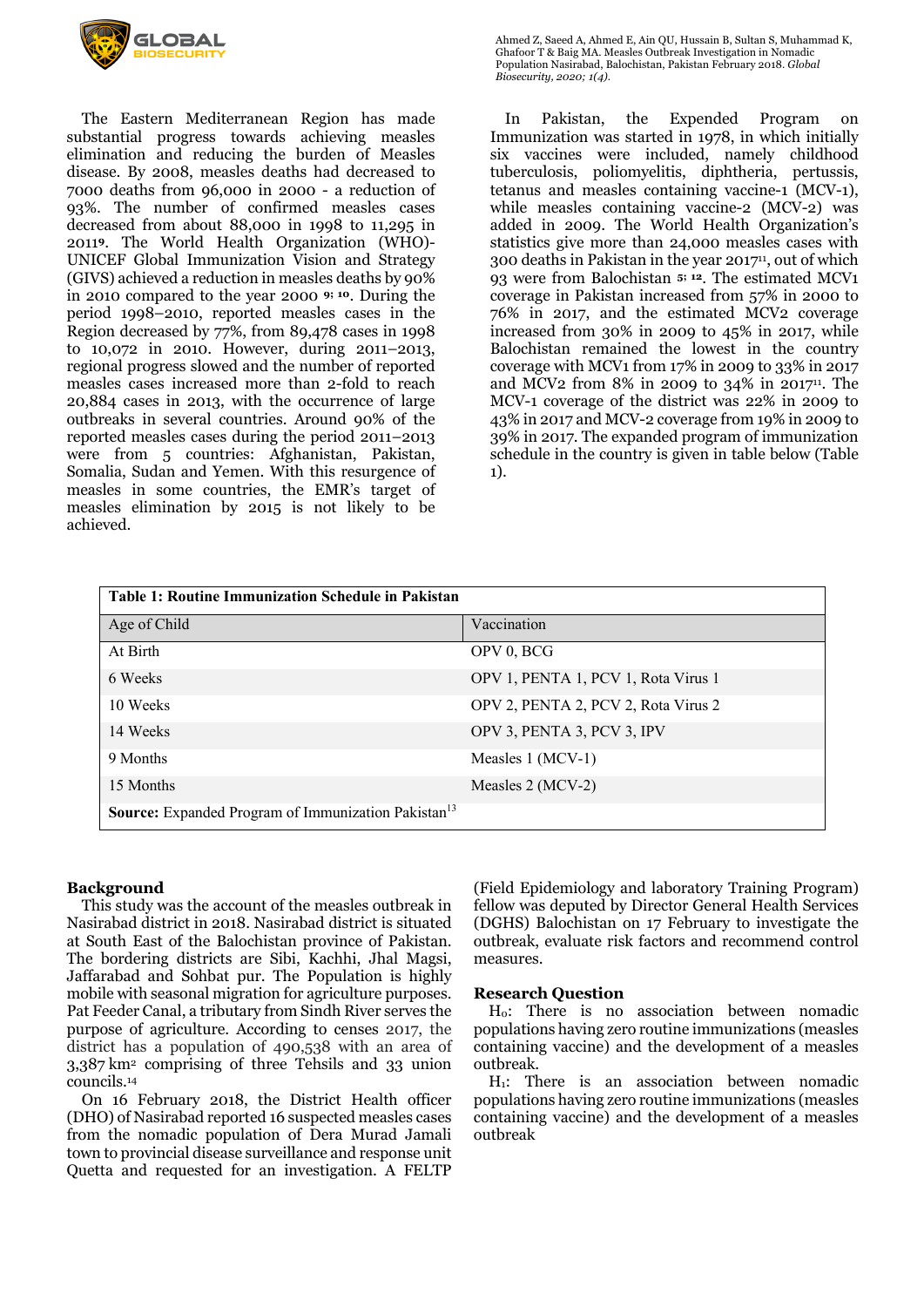

## **Methods and Materials**

 A purposive sampling technique was adopted and a case control study was planned and conducted. Matched pairs for age and sex controls (1:2) were taken. Case was defined as "acute onset of generalized maculopapular rash and fever with one of the following: cough or coryza or conjunctivitis between 29 January to 20 February 2018 in a resident of nomadic population in Dera Murad Jamali town". Controls were selected against the cases from the same community. To understand the outbreak and the perspective of the community, a combined meeting session with district administration and community members in the area was conducted. Hospital records were reviewed and house to house surveys were conducted using a pre structured questionnaire. Information on socio-demographics, clinical signs and symptoms, vaccination status, risk factors and disease outcome were collected and analyzed. Vaccination status (MCV-1 "measles containing vaccine 1" and MCV-2 "measles containing vaccine 2") along with other antigens was verified based on respondents' recall and vaccination card. Apart from active case finding, verbal autopsy was carried out by visiting the addresses of deceased children. The data was entered, cleaned and coded. The descriptive statistics were calculated, tables/graphs were generated and inferential statistics were calculated using Epi Info 7.0 version. The odds of getting disease in Measles 1 versus no measles 1 and Measles 2 versus no measles 2 were calculated. All significance was reported at confidence interval of 95% and p-value less than 0.05. The risk factors were coded as 0= No and 1= Yes. Community members from nomadic populations who contracted measles were included in the study and controls from same nomadic community who have not contracted measles while

Ahmed Z, Saeed A, Ahmed E, Ain QU, Hussain B, Sultan S, Muhammad K, Ghafoor T & Baig MA. Measles Outbreak Investigation in Nomadic Population Nasirabad, Balochistan, Pakistan February 2018. *Global Biosecurity, 2020; 1(4).*

community outside nomadic population were excluded. Due to confined nomadic community and lab constraint only five samples were collected for Immunoglobulin M (IgM) serology.

#### **Results**

 A total of 49 cases (overall AR= 0.17%) including five deaths (Case Fatality Rate=10.2%) were identified. Sixty percent (n=33) of cases from the total were detected through the active search in community. The median age of the cases was three years with an age range one to ten years, while the median age group of controls were four years with an age range one to eleven years. Among the cases,  $61\%$  (n=30) were males and  $46\%$  (n=19) were females, while out of 98 controls, 67% (n=66) were males while 33% (n=32) were females. During active case finding, majority 69% (n=34) of cases found were among the age group 0 to 4 years, followed by 23% (n=11) from 5 to 9 years of age, and 8% (n=4) from 10 to 14 years of age (Table 2).

| Table 2: Attack rates with Specific Age group (n=49) |                   |                   |                                              |                                           |  |  |
|------------------------------------------------------|-------------------|-------------------|----------------------------------------------|-------------------------------------------|--|--|
| <b>Age Groups</b><br>(Years)                         | Cases<br>$(n=49)$ | Percentage<br>(%) | Total population of that<br><b>Age Group</b> | <b>Attack</b><br><b>Rates/1000</b><br>Pop |  |  |
| $0 - 4$                                              | 34                | 69                | 4305                                         | 7.9                                       |  |  |
| $5-9$                                                | 11                | 23                | 4519                                         | 2.4                                       |  |  |
| $10-14$                                              | $\overline{4}$    | 8                 | 3532                                         | 1.1                                       |  |  |

 The routine vaccination assessment survey revealed that among the cases,  $71\%$  (n=35) of children were unimmunized for any routine antigen and 29% (n=14) were partially immunized. In controls, 32% (n=31) were unimmunized for any routine immunization. From the cases 4% (n=2) were vaccinated for MCV1 and none of the cases were vaccinated for MCV2. In controls, 34% (n=33) were vaccinated for MCV1, while 17% (n=17) were vaccinated for MCV2. In cases, out of the total none have the EPI card, while in controls 40% (n=39) verified

through EPI card while 60% (n=59) responded on recall history. Seventy three percent (n=36) of respondents responded that a vaccinator did not visit their homes to vaccinate their children, 16% (n=8) were unaware about the routine vaccinations, and 10% (n=5) were having misconceptions and misbeliefs regarding routine immunization. The laboratory results showed that out of five blood samples all were positive for measles IgM antibodies.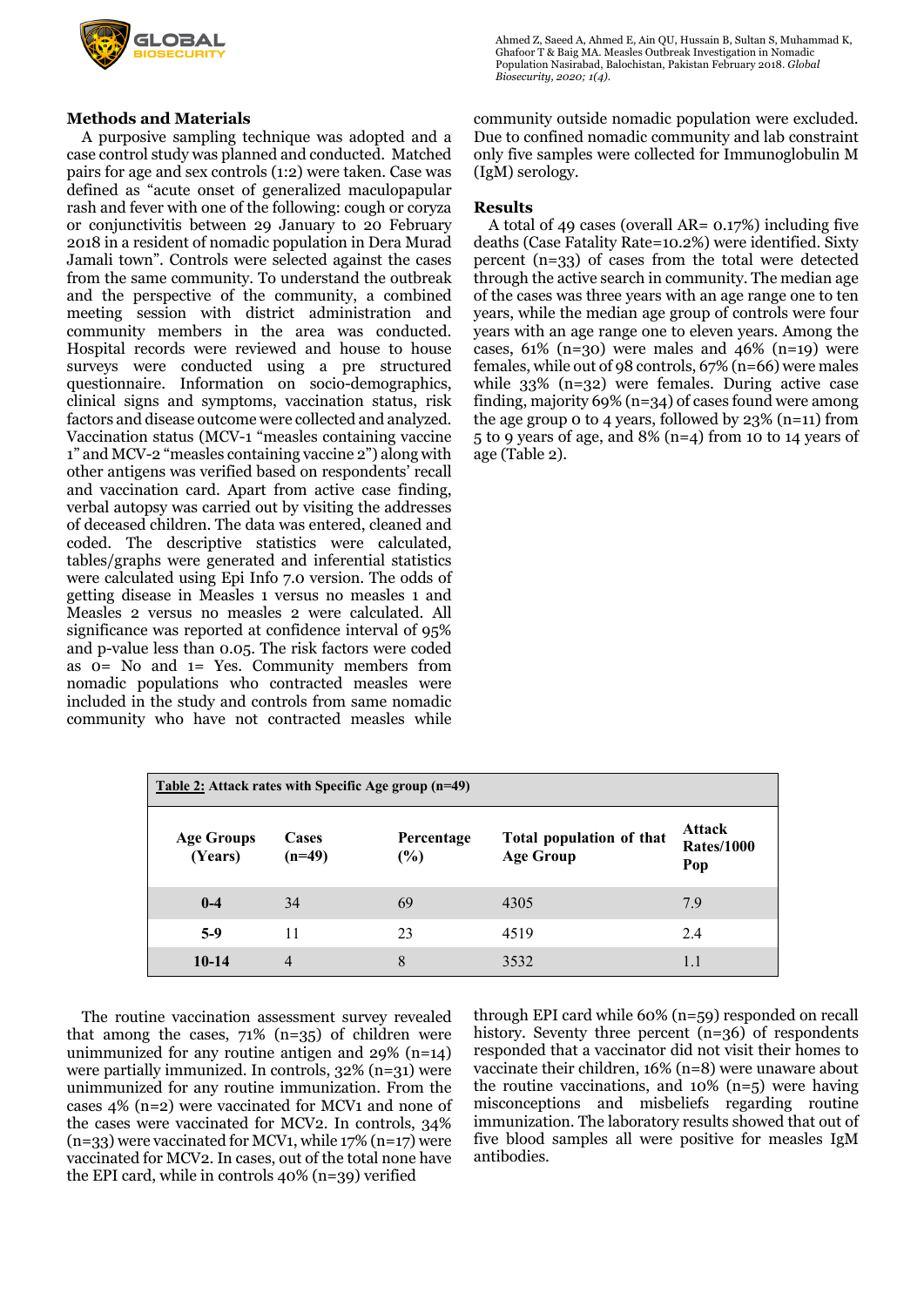

Ahmed Z, Saeed A, Ahmed E, Ain QU, Hussain B, Sultan S, Muhammad K, Ghafoor T & Baig MA. Measles Outbreak Investigation in Nomadic Population Nasirabad, Balochistan, Pakistan February 2018. *Global Biosecurity, 2020; 1(4).*

 On bivariate analysis, a significant statistical association was found between the nomadic population having zero routine immunization and the development of measles (Table-3).

| <b>Table 3: Risk Factors Association</b> |         |                 |          |  |  |
|------------------------------------------|---------|-----------------|----------|--|--|
| <b>Risk factor</b>                       | OR.     | 95% CL          | P value  |  |  |
| <b>Nomadic Population</b>                | 2.85    | 1.83-4.42       | < 0.0021 |  |  |
| <b>Mother's Education</b>                | 0.92    | $0.72 - 1.97$   | < 0.0401 |  |  |
| <b>Measles 1</b>                         | 0.045   | 0.0010-0.0099   | < 0.0051 |  |  |
| <b>Measles 2</b>                         | 0.00033 | 0.00081-0.00213 | < 0.0041 |  |  |

 The epidemiological curve below shows the distribution of suspected measles cases reported with respect to the onset of symptoms. The first case was reported on 29 January 2018, where the person came from the village Doda pur district Jacobabad of the Sindh province with his family two weeks before where measles was already endemic. After that, the cases started reporting and the peak was observed on 10 and 11

February. After that, there were a decline in cases, with the last case reported on 20 February 2018 after control measures (Figure 1).



 Out of the total 49 cases, 35% (n=17) had signs and symptoms of pneumonia, including three out of the five deceased, while 49% (n=22) of the cases had signs and symptoms of diarrhea, including all of the five deceased.

#### **Discussion**

 Pakistan had experienced an increased number of measles outbreaks with high morbidity and mortality in the year 2017-18. The outbreak started in Sindh riverine

belt which also affected bordering district Jaffarabad and Naseerabad of Balochistan Province. 15 This study was conducted in district Naseerabad. Deadly measles outbreaks had occurred in countries that experienced or were recovering from any disaster, war or conflict.16 The results of the study showed that majority of measles cases 71% (n=35) were unimmunized. Studies suggested that measles transmission can be interrupted when the herd immunity level is raised to 95%.17 Measles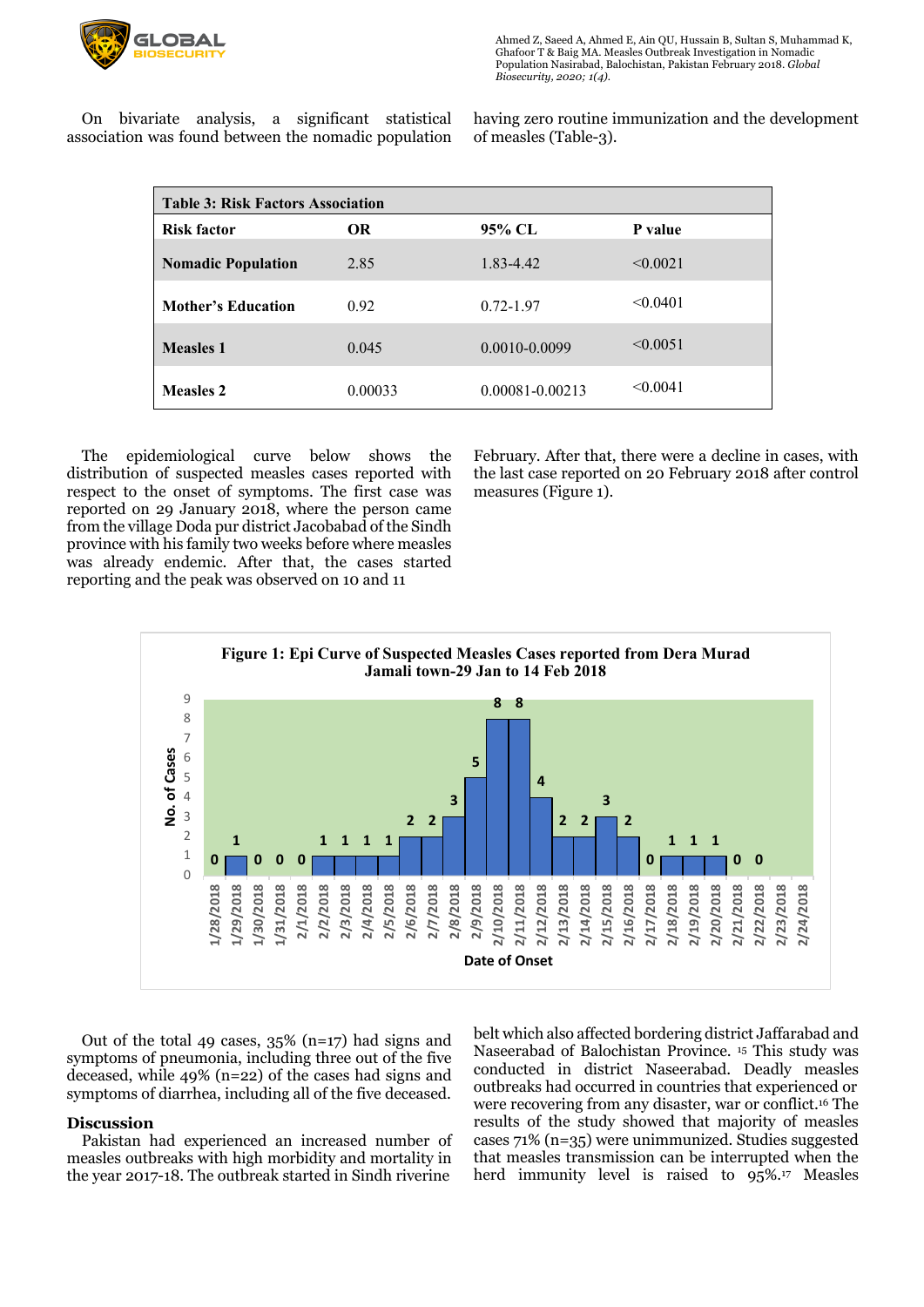

outbreaks and epidemics can arise in communities where immunization coverage is low. The results of this study showed that routine immunization coverage in measles cases was about 29% (n=14) which is consistent with the Pakistan Health and Demographic Survey (PDHS) 2017- 18 report, where it states that RI coverage is just 29% in Balochistan.18 However, other multiple factors such as flood, malnutrition, illiteracy, and high risk susceptible populations, i.e. internally displaced persons (IDPs), may have played an aggregating role for the outbreak.19 This study is also consistent with another study conducted in Karachi showing MCV-2 coverage being 12%.20 In this study, Pneumonia and diarrhea complications were prevalent in measles cases, resulting in hospitalization and leading to the deaths of five children. Studies revealed that children having malnutrition are expected to experience more frequent severe measles infections due to weak immune system response.21; 22; 23 This study showed that the cause of death was developing complications like diarrhea and pneumonia, which correlated with another study in which pneumonia and diarrhea were more common because measles virus causes profound and transient immunosuppression leading to increased susceptible secondary viral and bacterial infections.<sup>24; 25; 26</sup> The recovery from measles complications in developing countries is very poor. The mortality rate in our study is 10.2% (n=5), which is not consistent with evidence from other studies conducted in developing countries.27 This study also revealed same reasons for non-immunization as other studies conducted in South East Asia. The reasons were parents' unawareness about routine vaccinations, vaccinators not visiting to vaccinate the children and parents having misbeliefs regarding routine immunization. 16; 23 This negligence on part of the parents is in turn due to many reasons like the lack of awareness about the importance of vaccination and inaccessibility to the vaccination centers. Another worrisome situation arose when parents from some religious communities in Sindh refused to vaccinate their children stating that it is no disease and it is a test of faith as some soul had entered the children and would exit the body after sometime.28 Majority of measles cases were under four years of age, with a mean age of three years, while a study conducted by Queen Sirikit reported a mean age of 2 years.29 In this study, measles had affected male children more, while different studies have shown the same and alternate results for the sex ratio. 25

## **Conclusion**

 This measles outbreak investigation in district Naseerabad revealed that majority of measles cases were from nomadic populations and out of the total cases 71% (n=35) were unimmunized. It is also depicted in study that susceptible high risk populations with low routine immunization were at greater risk of developing measles with a higher mortality rate. Moreover other risk factors like low socioeconomic status, illiteracy and poor health infrastructure to deliver also played aggravating roles for measles infection. The results showed that unavailability

Ahmed Z, Saeed A, Ahmed E, Ain QU, Hussain B, Sultan S, Muhammad K, Ghafoor T & Baig MA. Measles Outbreak Investigation in Nomadic Population Nasirabad, Balochistan, Pakistan February 2018. *Global Biosecurity, 2020; 1(4).*

of vaccinators and unawareness about the importance of routine immunizations among the parents of affected children were the main causes of such outbreaks. This situation brings attention to boost social mobilization activities for routine immunization. The index case was identified as being from a nomadic population and having had a travel history to Jacobabad Sindh.

 Certain recommendations and control measures were made including measles campaigns and mop-up vaccinations in affected towns and bordering union councils especially targeting high risk mobile group populations, the launch of a health awareness and education campaign involving the Lady Health Workers and other health staff, and strengthening of measles case surveillance system in the district. Strengthening routine immunization by increasing coverage to more than 95%,<br>using strategies like outreach, regular pulse using strategies like outreach, regular immunization, follow up measles SIAs and defaulter tracking is of utmost importance and should be adopted. It was also recommended to address issues related to management, human resource involving district PPHI (People's Primary Health Care Initiative), ensuring timely supply of vaccines and proper cold chain maintenance. Strong surveillance was recommended for measles and other vaccine preventable diseases to prevent future outbreaks in the district.

## **Public Health Impact of this Outbreak Investigation**

 District administration took serious notice and the local health department carried out a mop up of the entire district for measles vaccinations with a special focus on high risk group populations. The measles outbreak taught a lesson and lead to capacity building of community health workers and health staff to manage measles outbreaks. Local health authorities were sensitized to do risk assessment for public health emergencies. The provincial government was approached for the allocation of resources to carry out regular outreach/mobile activities for routine immunization.

## **Competing Interests**

The authors declare no competing interests.

## **Author's Contribution**

ZA conceived and designed the study and collected the data, analyzed the data and analyzed the results. AS and EA supervised and helped in preparing, editing and finalizing the manuscript for publication. QA and SS supported and searched literature and refined methodology.

## **Acknowledgment**

We are thankful to the district administration Naseerabad which allowed us to conduct the study and also grateful to the District health office Naseerabad district for their cooperation in the study.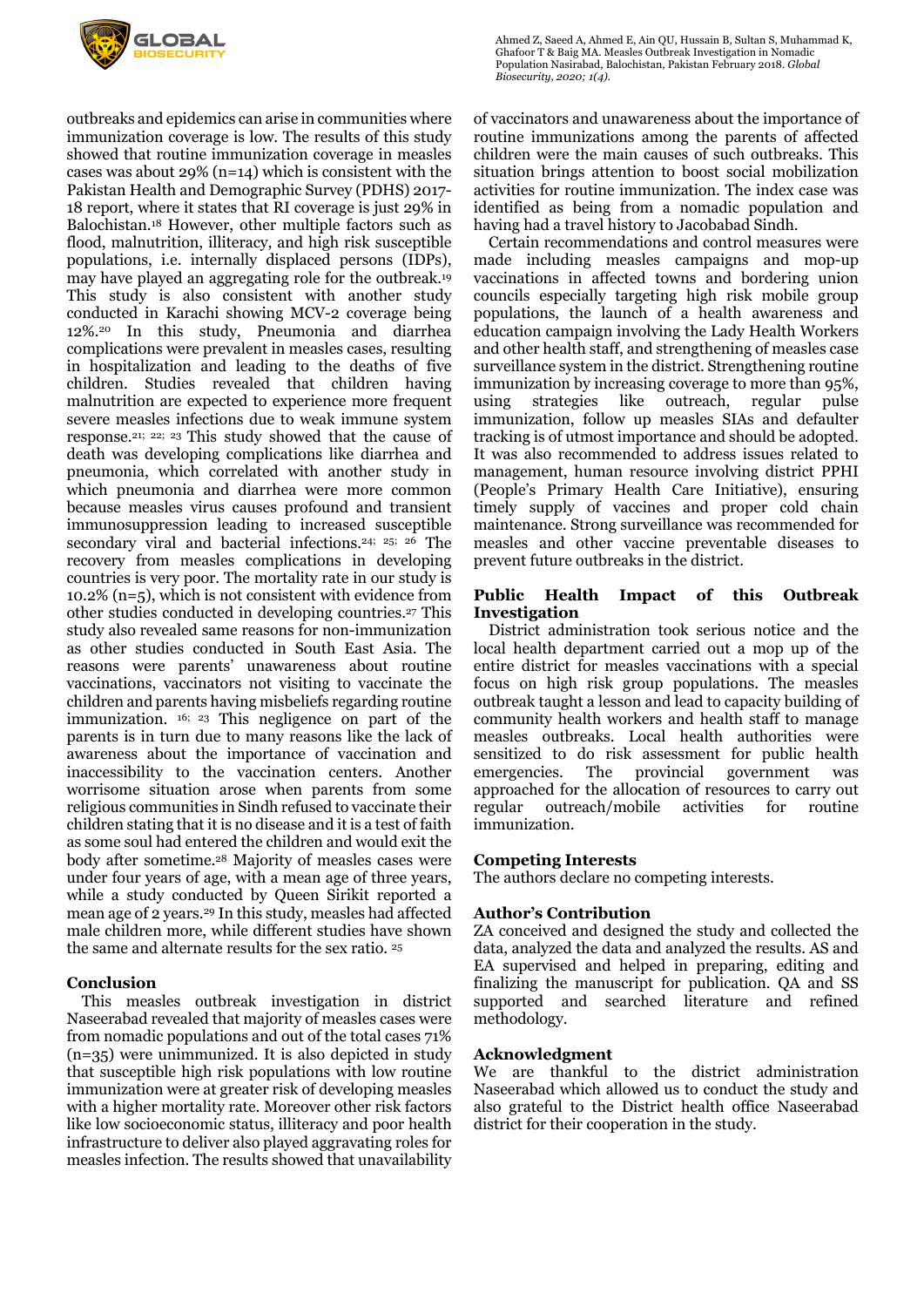

## **References**

- 1. GAHR PAMALA, A. S. D., WALLACE GREGORY. An Outbreak of Measles in an Undervaccinated Community. 2018.
- 2. KHAN, K. et al. Infectious disease surveillance and modelling across geographic frontiers and scientific specialties. **The Lancet Infectious Diseases,** v. 12, n. 3, p. 222-230, 2012/03/01 2012. ISSN 1474-4457.
- 3. World Health Organization Measles Fact Sheet. 2018.
- 4. Measles | Transmission | CDC. 2018-02- 05T08:52:36Z 2018.
- 5. ORGANIZATION, W. H. Immunization, Vaccines and Biologicals. 2018.
- 6. GAVI. Cost-effective. 2018.
- 7. STERNE, J. A. C.; COMMUNICABLE DISEASE EPIDEMIOLOGY UNIT LONDON SCHOOL OF HYGIENE AND TROPICAL MEDICINE KEPPEL STREET LONDON, W. E. H., UK. Measles: An Historical Geography of a Major Human Viral Disease From Global Expansion to Local Retreat, 1840–1990. A Cliff, P. Haggett & M. Smallman-Raynor. Oxford: Blackwell Publishers, 1993.  $xx + 462$ pp. Price £90.00. ISBN 0-631-16235-6. **Transactions of The Royal Society of Tropical Medicine and Hygiene,** v. 88, n. 6, p. 717-717, 2018. ISSN 0035-9203.
- 8. KEENAN, A. et al. Measles outbreaks in the UK, is it when and where, rather than if? A database cohort study of childhood population susceptibility in Liverpool, UK. 2017-03-01 2017.
- 9. EMRO, W. Measles Disease Control and Elimination. 2018.
- 10. Substantial decline in global measles deaths, but disease still kills 90,000 per year. 2018.
- 11. @CDCGOV. Progress Toward Measles Elimination — Pakistan, 2000–2018 | MMWR. 2019.
- 12. WHO, P. Pakistan's polio fighters lend a hand in the battle against measles. 2018.
- 13. PROGRAMME, E. Vaccine Preventable Disease Pakistan. 2017.
- 14. BUREAU OF STATISTICS, P. statistics. 2018.
- 15. WHO. Measles / World Health Organization. 2018.
- 16. Y., B. causes of the tragedy and future implications. 2018.
- 17. RÉMY, V.; ZÖLLNER, Y.; HECKMANN, U. Vaccination: the cornerstone of an efficient healthcare system. In: (Ed.). **J Mark Access Health Policy**, v.3, 2015. ISBN 2001-6689 (Electronic).
- 18. The DHS Program Demographic and Health Survey (DHS). 2018.
- 19. EA, K. Targeting zero Measles in Pakistan: Time to change the EPI schedule. 2003.

Ahmed Z, Saeed A, Ahmed E, Ain QU, Hussain B, Sultan S, Muhammad K, Ghafoor T & Baig MA. Measles Outbreak Investigation in Nomadic Population Nasirabad, Balochistan, Pakistan February 2018. *Global Biosecurity, 2020; 1(4).*

- 20. NIAZI, A.; SADAF, R. Measles Epidemic in Pakistan: In Search of Solutions. In: (Ed.). **Ann Med Health Sci Res**, v.4, 2014. p.1-2. ISBN 2141-9248 (Print)2277-9205 (Electronic).
- 21. SAMSI, T. K. et al. Risk factors for severe measles. **Southeast Asian J Trop Med Public Health,** v. 23, n. 3, p. 497-503, Sep 1992. ISSN 0125-1562 (Print)0125-1562.
- 22. ANIS UR, R.; SIDDIQUI, T. S.; IDRIS, M. Clinical outcome in measles patients hospitalized with complications. **J Ayub Med Coll Abbottabad,** v. 20, n. 2, p. 14-6, Apr-Jun 2008. ISSN 1025-9589 (Print)1025-9589.
- 23. IMMUNIZATION, B. C. O. Deputy Director for Infectious Diseases | CDC. 2018-10- 24T07:04:58Z/ 2018.
- 24. QAISAR, I. et al. Comparison of measles complications in well-nourished and malnourished children. **J Ayub Med Coll Abbottabad,** v. 21, n. 2, p. 30-2, Apr-Jun 2009. ISSN 1025-9589 (Print)1025-9589.
- 25. MAFIGIRI, R.; NSUBUGA, F.; ARIO, A. R. Risk factors for measles death: Kyegegwa District, western Uganda, February–September, 2015. In: (Ed.). **BMC Infect Dis**, v.17, 2017. ISBN 1471-2334 (Electronic).
- 26. WORMSER, G. P.; COLEBUNDERS, R. L.; INSTITUTE OF TROPICAL MEDICINE, A. C. S., ANTWERPEN, BELGIUM. Control of Communicable Diseases Manual, 19th Edition Edited by David L. Heymann Washington, DC: American Public Health Association, 2008. 746 pp. \$45.00 (hardcover). **Clinical Infectious Diseases,** v. 49, n. 8, p. 1292-1293, ISSN 1058- 4838.
- 27. IMMUNIZATION, T. A. C. EPI performance report: No report compiled, leaving future plans in doubt | The Express Tribune. 2013-06-12 2013.
- 28. A, S.; ZA, B.; T, M. INVESTIGATION OF MEASLES OUTBREAK IN A DISTRICT OF BALOCHISTAN PROVINCE, PAKISTAN. **Journal of Ayub Medical College, Abbottabad : JAMC,** v. 27, n. 4, Oct-Dec 2015 2015. ISSN 1025-9589.
- 29. ARIYASRIWATANA, C.; KALAYANAROOJ, S. Severity of measles: a study at the Queen Sirikit National Institute of Child Health. **J Med Assoc Thai,** v. 87, n. 6, p. 581-8, Jun 2004. ISSN 0125-2208 (Print)0125-2208.